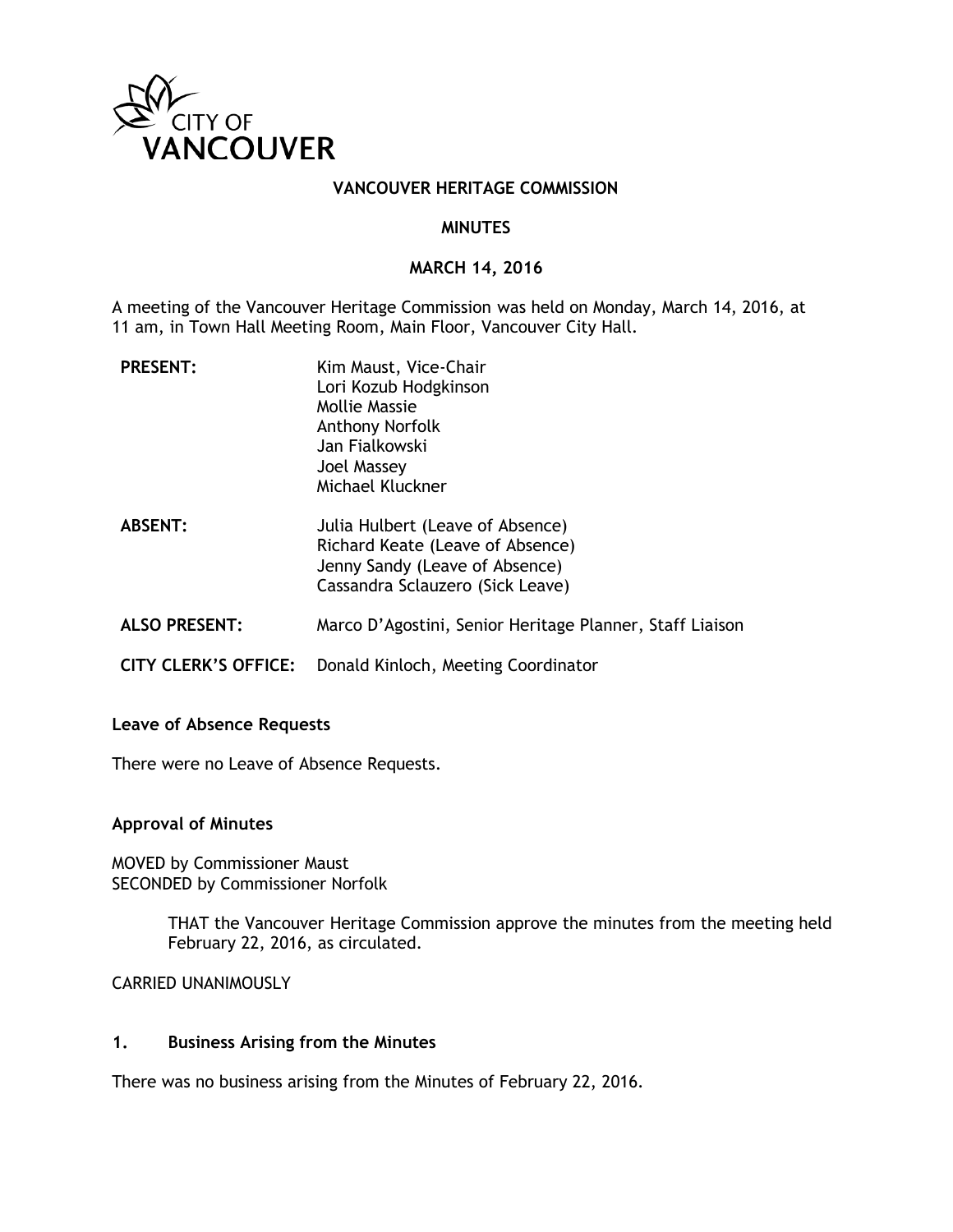## **2. Conservation Review**

## **(a) 6158 E Boulevard Street – Kirkland's Metal Shop DE419324 (HRA) VHR 'B' (proposed)**

**Issues:** Retention and rehabilitation details.

**Applicants**: Bryce Rositch, Rositch Hemphill Architects Anca Hurst, Rositch Hemphill Architects Leon Bogner, Bogner Kerrisdale Developments Donald Luxton, Donald Luxton & Associates

**Staff**: James Boldt, Heritage Planner, Heritage Group

Staff reviewed the application and, along with the applicants, responded to questions.

# MOVED by Commissioner Kluckner SECONDED by Commissioner Norfolk

THAT, while the Vancouver Heritage Commission does not normally provide support for simple facade retention, the Commission recognizes that this specific site is challenged by a number of site conditions including restrictions on height, density and soil contamination and therefore the Commission supports that the application for the facade conservation presented on March 14, 2016, for 6158 E Boulevard, Kirkland's Metal Shop, be approved;

FURTHER THAT the Commission requests that further design consideration be given to reducing the distraction of the ornate metal and the textured brick wall surfaces on the main building; and

FURTHER THAT the Commission request further design development to recess the lobby entrance of the residential doorway.

CARRIED UNANIMOUSLY

# **3. Statement of Significance and Vancouver Heritage Register Subcommittee Report**

Staff: Hugh McLean, Heritage Planning Analyst

Staff reviewed the report from the Statement of Significance and Vancouver Heritage Register Subcommittee meeting held on February 5, 2016, and responded to questions.

MOVED by Commissioner Norfolk SECONDED by Commissioner Fialkowski

> THAT the Vancouver Heritage Commission recommends the following building not be added to the Vancouver Heritage Register:

• 4850 Mackenzie Street – Cassels Residence;